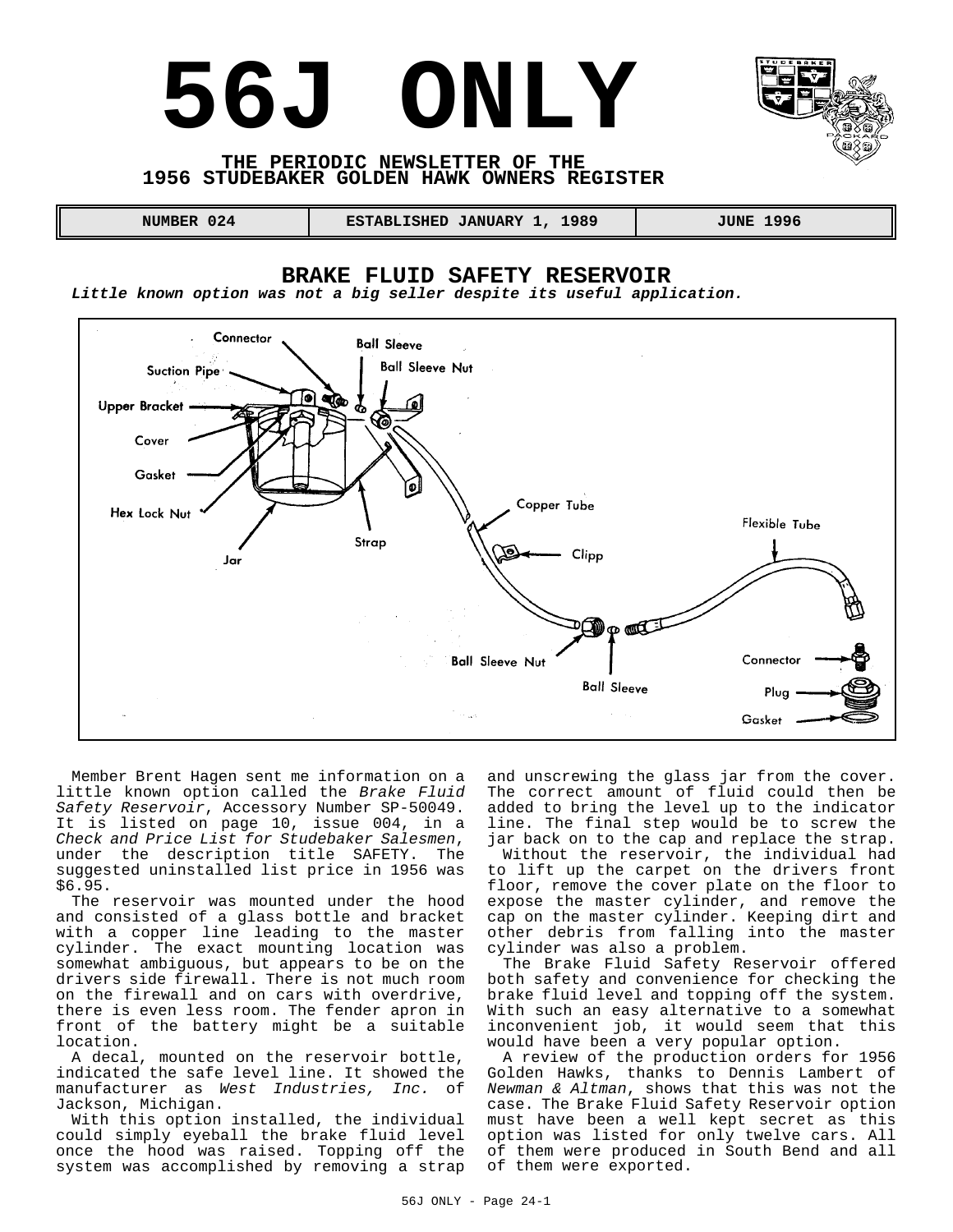The first two, and the last six, were sent to Paris France. The third through sixth cars showed a destination of Lugano Switzerland.

The first car to feature the brake reservoir option was serial # 6031754 with a final assembly date of 02-02-56. The last one was serial # 6033388 with a final assembly date of 08-10-56. All but two of the cars had automatic transmission. Following is a list of all the cars with the Brake Fluid Safety Reservoir option:

| <b>SERIAL</b> | <b>BODY</b> | <b>ENGINE</b> | <b>FINASMDATE</b> |
|---------------|-------------|---------------|-------------------|
| 6031754       | 2171        | S2724         | 02/02/56          |
| 6031807       | 2178        | S3085         | 02/07/56          |
| 6032353       | 2876        | S3593         | 03/15/56          |
| 6032474       | 2902        | K1518         | 03/22/56          |
| 6032776       | 3293        | K1538         | 04/18/56          |
| 6032795       | 3285        | S3836         | 04/20/56          |
| 6032835       | 3329        | S3834         | 04/25/56          |
| 6032869       | 3372        | S4094         | 04/27/56          |
| 6033009       | 3595        | S4087         | 05/16/56          |
| 6033205       | 3783        | S4130         | 07/13/56          |
| 6033385       | 3893        | S4073         | 08/10/56          |
| 6033388       | 3954        | S4311         | 08/10/56          |
|               |             |               |                   |

During my review of the production orders, one fact became increasingly conspicuous. Many of the exported 1956 Golden Hawks showed a host of accessories. I don't know if the foreigners were all big spenders, or if Studebaker simply loaded these cars in order to get rid of some accessories.

The production orders for domestic 1956 Golden Hawks usually listed about 7-13 accessories. Most of the production orders for the exported cars showed about 20 accessories.

The Brake Fluid Safety Reservoir was not listed in the *Chasis Parts Catalog* for 1955- 1958 Studebakers, or 1959-1964 Studebakers, and consequently is not shown in my *1956 Studebaker Golden Hawk Parts Catalog*.

It did appear in the *Check and Price List for Studebaker Salesmen* which I printed in issue 004 as mentioned earlier. It was also mentioned on page 8 of the accessory brochure, *1956 Studebaker Accessories for Your Motoring Pleasure*. There was no picture of the Brake Fluid Safety Reservoir accessory in either pamphlet.

#### **GEARSHIFT SUPPORT - PART 2** *Member Bill Ladroga has a minor correction*

In the last issue I mentioned that the gearshift lever support was made of cast iron. The term I meant to use instead of cast iron, was die casting or pot metal. Bill Ladroga pointed out my error. He writes:

*I only wish that gearshift lever support for the GH was made of cast iron. In fact, I think that they are made from a zinc alloy casting. That's what makes them so breakable!* No matter what it is made from, I can tell you first hand that the gearshift lever support is an item to be checked. My thanks to Bill for setting the record straight.

# **TECHNICAL TIPS**

*Here are a couple of little items that I thought might be of interest.*

#### *TIP NUMBER ONE*

If you don't know where to store your car ramps, you can try the spot I've used for many years. First position your car exactly where you would like to park it every time you pull into the garage. Once the car is where you want it, put your car ramps in front of the front wheels. Once in place, the ramps serve as a guide for parking your classic, and help prevent you from driving the car through the front wall of the garage.

*TIP NUMBER TWO* If you subscribe to the notion that it is not worth washing your car unless you also plan<br>to dry it dry



thoroughly, then the following may be of interest.

To partially dry my 1956 Studebaker Golden Hawk, I use my power blower. *This is the same blower I use to blow the leaves and grass clippings into my neighbor's yard.* It is great for getting most of the water off those hard to dry areas such as the windshield, tail lights, grille, behind the bumpers and guards, the check mark moldings, and along the rear fin moldings.

I use an electric power blower, so I always plug into a GFCI outlet and move the car away from all the water or puddles. I try to be careful around the windshield weather seals or any other areas that might not survive the high winds. Once this phase is completed, I wipe the little bit of excess with a terry towel or chamois and I never even have to wring out the cloth.

# **STUDEBAKER FENDER SCRIPT**

#### *Richard Quinn provides information through the courtesy of Newman & Altman*

One of my 1956 Golden Hawks, serial # 6031884 does not feature the Studebaker Script on the front fender. The other one, serial # 6032195 does. We have discussed the fender script in several issues of this newsletter and it was one of the items listed on the questionnaire I sent out two years ago.

Your answers to the questionnaire indicated that the script was added somewhere around serial # 6032000.

Richard Quinn, Almanac Editor of the *Studebaker Drivers Club's Turning Wheels*, sent me a copy of *Engineering Master Change Notice No. 22161*. Richard obtained this copy from *Newman & Altman* to whom we must once again offer our thanks.

The Subject shows FENDER NAME PLATE "STUDEBAKER" and shows a "Date Typed" of 2-3- 56. The Nature of Change indicates "Release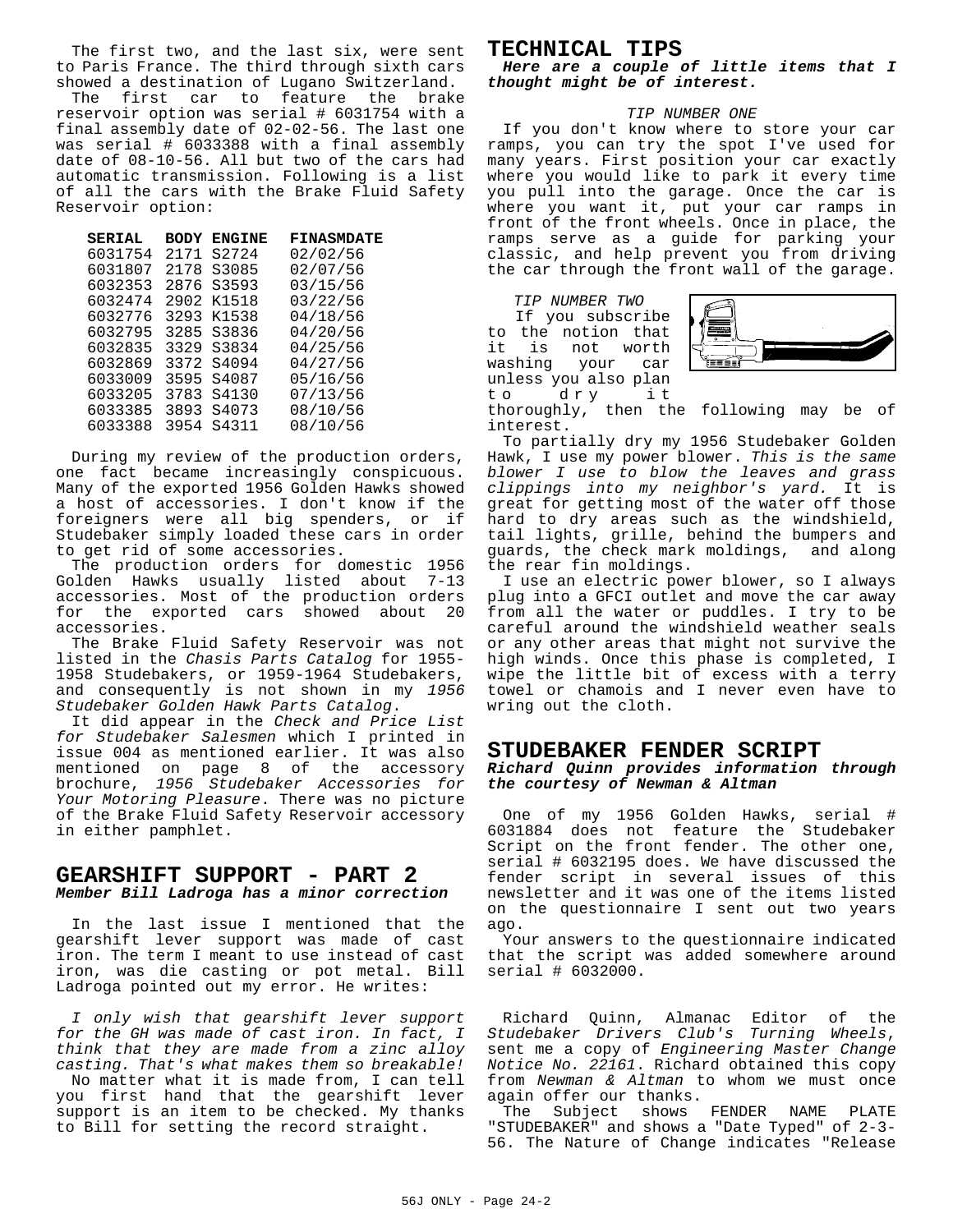Studebaker Name Plate for Frt. Fender on all Hawks."

This Change Notice was processed during early to middle February, 1956, so it would seem that we could safely say that any car with a Final Assembly Date prior to mid February, 1956 probably did not have the script on the front fenders.

Of my two cars, the one which does not have the fender script, has a Final Assembly Date of 2-13-56. The other car with the fender script has a Final Assembly Date of 3-5-56. They would both appear to support the dates on the Engineering Master Change Notice.

Assuming the Los Angeles production followed suit on this change, it would probably have occurred about serial # 6800355.

Member Gary Willoughby of Paris, Tennessee asked me for the (exact) location of this script on the front fender (see his letter in the Mailbag section). There probably is a template floating around the archives, but for now I can only give the approximate location. On my car, this script is located about 11" in front of the fender's rear edge, about 1-1/2" below the bottom of the stainless molding.

My thanks to Richard Quinn for thinking of me when he spotted this Change Notice.

## **SAFETY HOOD LATCH**

#### *Older style hood latch is replaced by new design*

By Brent Hagen

I've never seen a 56J with this early 1956 type hood release. I've noticed the cut out in the front brace where it is supposed to

go.<br>I've enclosed information on it from my preliminary parts book for 1956. A friend does have<br>it on his 1956 on his Flight Hawk.

The part number for the Hook and Lever is 1312650. Service Bulletin No. 314 for May 1956 had the following update:



*SAFETY LATCH AND HOOD LOCK - 1956 HAWK SERIES Safety latches and hood lock parts of improved design are now used in production on 1956 model Hawk series cars. (Flight Hawk, Power Hawk, Sky Hawk, and Golden Hawk.) These parts provide maximum positive engagement of the safety latch and lock parts under all types of operation.*

*Operation of the hood lock and safety latch is similar to Sedan and Station Wagon Models. To release the hood lock pull the lever in the left grille panel as far out as it will come. This releases both the hood lock and safety latch.*

*The new lock parts entered production with passenger car series:*

| 56G Flight Hawk Model | $G - 1372345$ | $G - 938532$ |
|-----------------------|---------------|--------------|
| 56B Power Hawk Model  | 8446295       | 8852293      |
| 56H Sky Hawk Model    | 7185283       | 7811490      |
| 56J Golden Hawk Model | 6032692       | 6800250      |
|                       |               |              |

# **DYNAFLOW SWAP ULTRA # A 12234 (56J #96)**

**Gary Capwell of Salem Oregon sent the following infromation late last year, but there wasn't room for it in the last issue** per John Williamson, 1277 Old Hiway 66E. Tijeras, N.M. 87059

Packard twin ultramatic and Buick dynaflow shared many parts as both were designed by same engineer. Dynaflow used bronze friction discs and bands, as opposed to ultra's cork linings.

Installing Dyna's friction components in an ultra will snap up its perfomance, and should make rebuilds less frequent and less costly. Caution: could cause extensive damage to other drive train parts abused excessively.

REMINDER: Remove cooling line fittings, and jumper lines from case before trying to remove front pump and bell housing. Jumper lines run from fittings to front pump and will be damaged if not removed first. Use easy out or medium sized sheet metal bolts to pull them from case. (This step is not in l9th edition Motors manual, but is in '56 Stude shop manual!)

This trans #A12234 was stored for 20 years in an unheated shed, full of fluid. It is a 1956 Packard twin ultramatic, and came to me less torque convertor. I will try to document disassembly and assembly as they occur. I will add same for torque convertor as a separate unit. As this was a Packard car unit I had to install NOS 56J rear housing parts and shaft, also slightly different linkage assemblies.

Low band is stuck, worn, and separating (replace). Reverse band is within limits (like new). All pumps checked out well within wear limits, wear very minimal w/slight scoring on front pump only (rotor face). Both governors are free and functional. Drive drum and piston is in great shape, discs are warped and separating (replace). Planetary assy is intact and working. Entire unit shows only light, minimal wear. Damage is evidently related to condensation while it was stored, and is basically limited to friction discs and bands. Reverse servo ring gap .005.

Valve body appeared correct and functional. Disassembled valve body, several valves stuck including converter control valves (both). This could be explanation of fluid belch when cold experienced by some members. Cleaned and reassembled to specs. Following all torque specs carefully, as several sources stated that this is essential to proper operation of unit. **Note**: upper rear valve body housing has small vent hole that was plugged, in low/high shift valve area.

Replaced reverse band with rebuilt D.W.B.H. Unit and installed original reverse band as low. (These are identical and interchangeable units!) Replaced sealing rings on front pump. The hardest part of this project, so far, was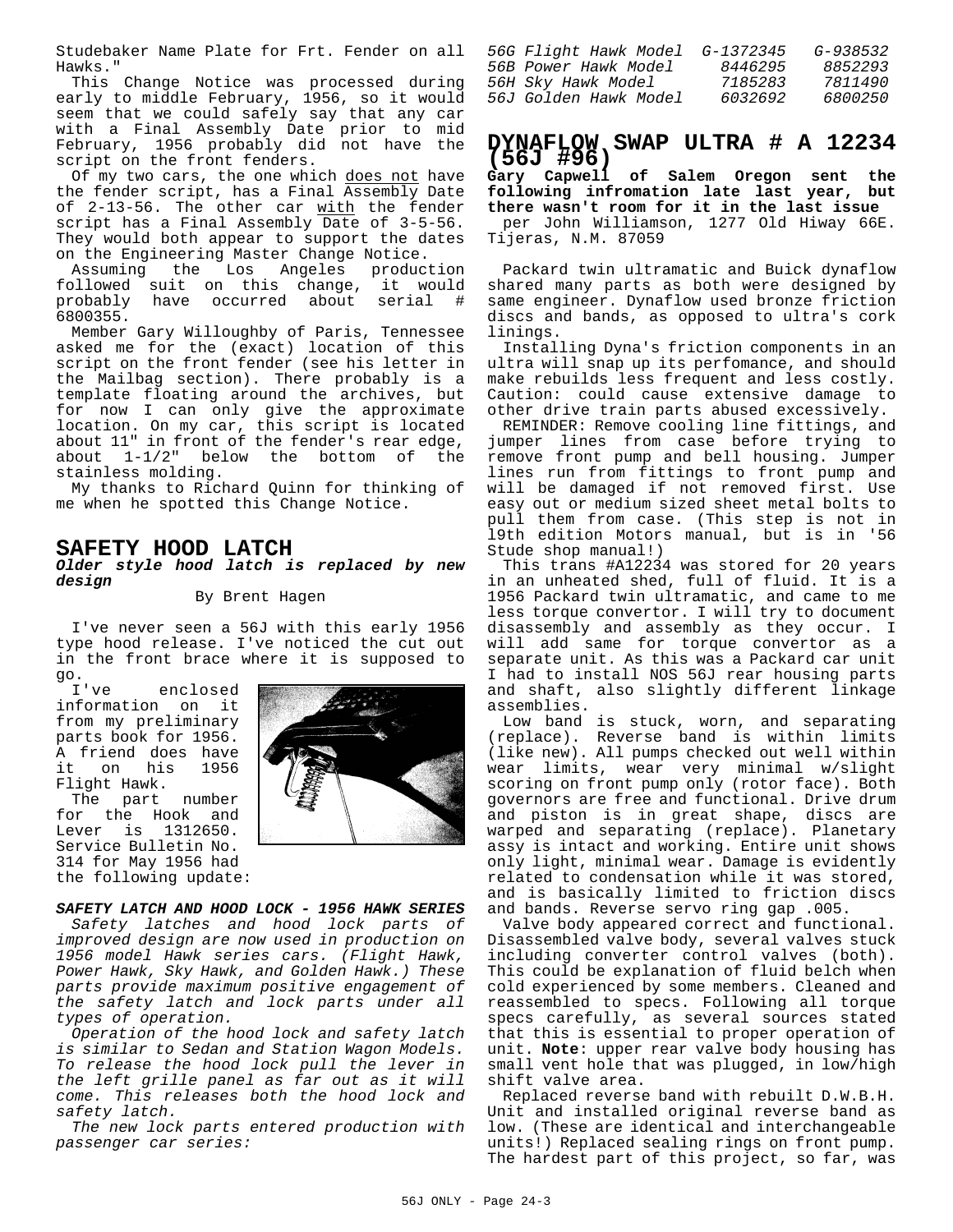removing the manual and throttle shaft seals. Bummer, not fun. Found inner control lever #450372 to be stripped out (locating set screw threads!) Ordered from *Packard Farm* -\$15, told Brent H. about this being the reason for exsesive play in shift quadrant. Found a place to get fresh new national seals for a lot less than venders quotes -ordered them.

Set bands as per shop manual instructions. Set end play at .030. Note: end play is only the fore and aft movement of the drive drum, not the total input shaft end play! Found "good used" torque convertor for \$88.50, It's on its way now.

**Note;** bronze clutch discs were not replacements for the Dyna, replacements were paper lined, but there were bronze factory installed discs. These were highly prized by drag racers in the '60's, and are very rare (and expensive) now. (as per Dave of *D.W.B.H.Auto Parts Co*.) Also still no data on any band interchange w/Dyna and Ultra! He knows of none that will fit. Also he says that old stock clutches and bands tend to separate sitting on the shelf after time.

Replaced reverse band with D.W.B.H. unit, used old reverse band for low. D.W.B.H. drive discs are beautiful units for \$6.50 Ea. The bands look good too, but look like the friction material is of a softer consistency than the original phenolic, three piece unit. **TORQUE CONVERTOR OVERHAUL**. Disassembled "good used" convertor. Initial reactor shaft end play is close to .25 in. Found all turbine fins to be perfect, direct drive clutch disc is within limits, first turbine hub bolts excessively loose -replaced first turbine with one out of parts convertor, as hub bolt holes were elongated, cleaned all burnished (rubbed) areas up with emery cloth to smooth rough edges. Replaced direct drive clutch disc with NOS one from parts convertor. All thrust washers and bearings inspected and found to be within limits. Reassembled as per shop manual, torqued first turbine hub to 25 - 30 ft lbs (found this spec in torque section of shop manual). Replaced front pump drive shaft as bearing area wear was excessive - found torque value to be same as first turbine hub (25 - 30 ft lbs). Replaced reactor shaft as splines worn more than parts convertor's was. Reactor clutch is working and within limits, replaced reactor thrust washer with NOS one from parts convertor. **Note:** use flat washers under all nuts and

bolts that bear on aluminum surfaces!!!!

The most confusing and brain twisting part of rebuilding the convertor is the last step in the shop manual - adjusting

**REACTOR END PLAY**. After reading and rereading this section (and of course doing it wrong), I came up with these specs end play - .010 to .017. Manual states to plus free play of .028. I found this was to allow for the wave washer that was later deleted. I set mine up at the loose end(.017), as I came to realize that the end play is to allow for engine crankshaft end play and transmission end play as these both will effect the convertor. It is my assumption that the shop manual is

assuming that the engine is new (I have no idea what my 374's end play is!)

**ANOTHER TECH TIP.** Before installing all the housing bolts, loosen the four evenly spaced ones back up and install the convertor on the trans input shaft. Gently and slowly spin it to line up the internal splines. It should insert all the way to where the flange of the convertor housing is flush with the trans flange. Once this is done, carefully remove the convertor and finish installing all the housing bolts and nuts, torque to 20 - 25 ft. lbs. Use new nuts if you can as I had a few that were soft and stripped at 17 ft lbs! This will line everything up for installation.

# **THE MAILBAG**

(All letters are edited as required.)



#### **BILL LADROGA HOLDEN MASSACHUSETTES** February 4, 1996

If you arrange to get new steering wheels cast for \$350, I'd be more than happy to kick in for the mold charge. If this project takes off, count me in for at least \$20-\$25. I've got a 1956 President Classic wheel in my GH and I'm constantly cutting my legs on it. I'd love to have a new wheel for \$350.

(NOTE: Only two or three people expressed an interest in the steering wheel project. At that rate, we would never be able to raise the required amount to make the mold. We would also need a very good original or NOS steering wheel.)

#### **BRENT HAGEN PORTLAND OREGON** March 4 - April 30, 1996

Thanks for the 56J steering wheel cover that you and Anita came up with - it looks great! I hope you get some more responses on the steering wheel project. Although one can adapt a different steering wheel, I don't think it would have as much "class" as the original.

I have had several responses on the fin hold-down mouldings. For those members trying to find them: they are called "C" chrome and are available at vinyl top shops. They are 72" long so are difficult to mail (only 69" is used).

These are held down by 28 plastic clips that are pop riveted to the existing fin mounting holes so no modifications to the car are necessary. Once the clips are pop riveted on, the mouldings, being aluminum, are easily formed to the countour of the car and snap down into place. The front end of the mouldings have to be slightly rounded and then some end caps can be RTV'd into place. I have the end caps available for \$1.00 + S.A.E. or they could be purchased at a large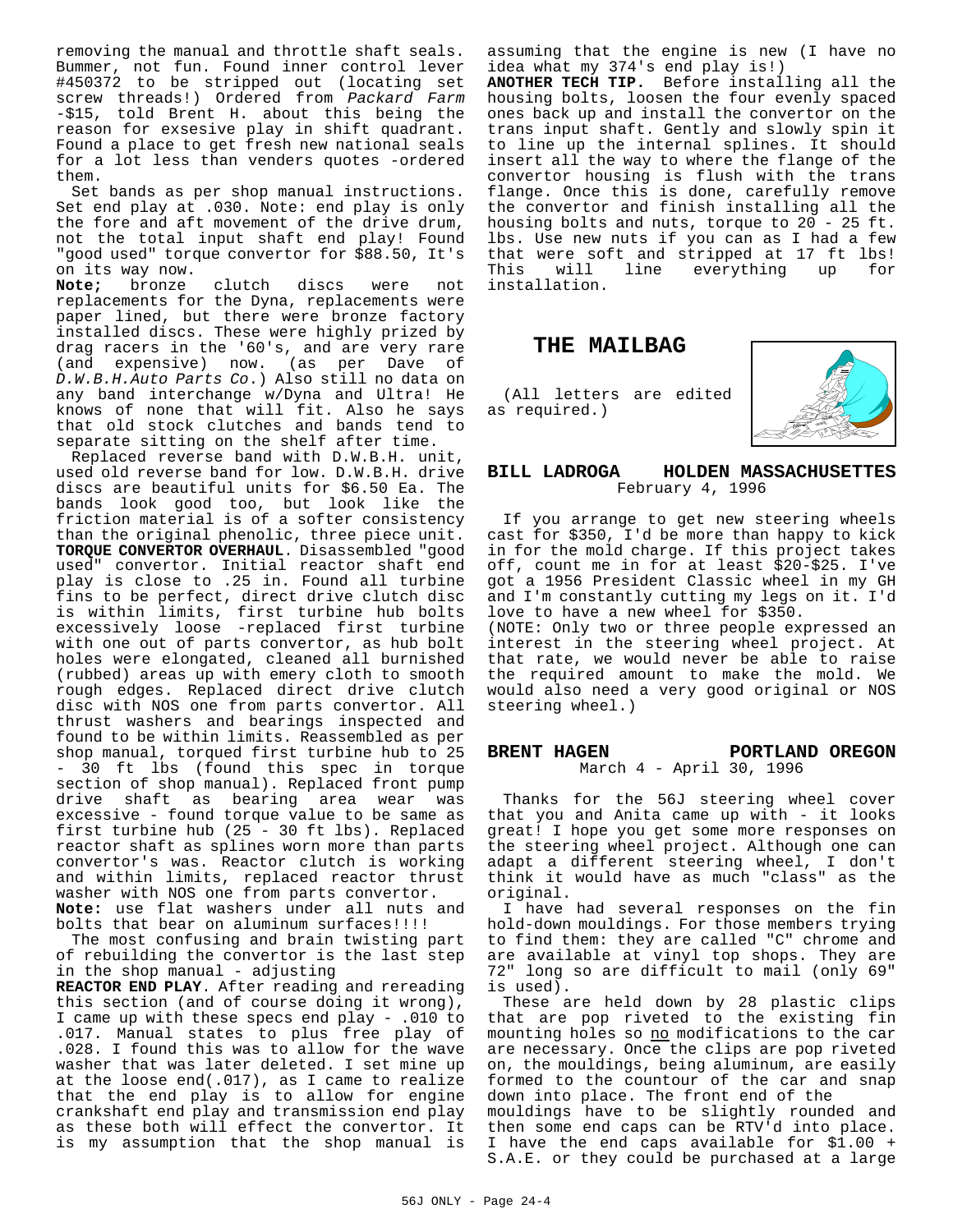hardware store. The total cost will come to less than \$20.00 for both sides and it won't rust again!

I just found out that I had some erroneous information in issue #010. As it turned out, the republic OP94 oil pump I purchased from *Tribble Restoration* was not Nash/Packard, but 1956-62 Cadillac. I was sent the wrong thing.

I've enclosed some information on *McCulloch* supercharger kits sold by *Paxton* for 1956 Golden Hawks. The information is out of a service manual which was purchased from a friend of mine in the early sixty's from<br>Paxton. (EDITOR'S NOTE: The McCulloch *Paxton.* (EDITOR'S Supercharger number is 37000-R, Model VS-57- C, 90 degrees rotation. The main jets showed no change while the secondary jets were increased to .082, drill required was #45. I have no idea what any of this means, but it is some solid proof that a supercharger setup was available for the Packard engine.)

I had the Packard transmission with the (under hood) dipstick on my Golden Hawk for a while before I had my original transmission rebuilt. It worked fine as I was running with a Pontiac GTO air cleaner. It probably would be difficult with the original air cleaner in place.

I recently obtained an original 56J driver side front fender for my car, which was one off a 1958 Silver Hawk. The original has provision for a screen for the vent intake. The 1958 fender does not. When did the change take place?

Another observation I have noticed is the wing nut used for holding down the bumper jack, P/N G144235. On 56J cars, they appear to be cast. On later Hawks, you find wing nuts that are stamped. The parts books only show one part number.

A couple of corrections for your *1956 Studebaker Golden Hawks Parts Catalog*. On page 165, Group 1413 should be Plate 23-33 instead of Plate 22-33. On Page 23-7, distributor cap info: last line should be 474179. One item not in the rear index is 6470203 - rear seal, ultramatic.

Here is another 56J for your records: 6030778, Body 1068, originally Sunglow/Snowcap, now parted out.

I've enclosed three photos. One shows two of three fan blades to be found on 56Js: 455050 -the Packard one with straight blades and 1542138P, the late Studebaker one with heavier steel, eight rivets and curved tips per Service Note 316.

The second photo shows two different types of rear fender curb mouldings. One uses 3 screws and a clip for mounting and the other uses 4 screws. The parts catalogs do not mention two types. The moulding with three screws and a clip appear to be on the earlier 56Js. On Los Angeles produced 56Js, the change appears to have occured sometime between Bob Thompson's 6800278 (his is three) and my 6800322 which has four.

The third photo shows two types of bumper jack clamp hold down nut. The original 56Js I have run across have the cast type nut. The other type nut used later is stamped steel. The parts books only show part number

G144235. I have no idea where the change took place.

Enclosed is a 56J story I finally got Larry Skou of Beavercreek, Oregon to write. He is a fellow 56J owner. Also enclosed is a copy of the *Danbury Mint's* new 57H-K7 in case you haven't seen it yet.

#### **MEMORIES** by Larry Skou

Everyone in our Studebaker club has a memory of his or her first real encounter with their first Studebaker. I don't mean a casual glance at one or the first time you walked past one or even the first time you actually touched one. I'm talking about that first ride' the one that you will remember forever. Here is my story.

The year was 1958, summertime, my best guess would make the month about July, or August. I was sixteen years old, my older brother was home on leave from the Navy.

Early one Sunday morning, my brother's friend came by our house looking for him. I was home, my brother was not. I saw him drive up in what I thought was the nicest looking, minor customized, white car. This car was lowered, had a louvered hood, no door handles, dual pipes, etc. Here I stood looking at the coolest car I ever saw. He asked me if I knew where my brother was. I said "I think I know where he is." He said "OK, let's go find him!" My first thought was Wow!! I am actually going to get a ride in this beautiful car!!! I was in seventh heaven. Remember, I was sixteen years old. I'd only had a drivers license for about two or three months. As any young boy knows, there are only two things in life at that age. One of them is cars, cars, cars. I will let you guess what the other one is.

Here we were, cruising up 82nd Avenue in SE Portland. While we were waiting at a red light, a brand new 1958 Mercury pulled up along side of us. I knew it was brand new because it had no license plate, and it just looked new. Somehow you can always tell a new car. The light turned green, the Mercury burned rubber, and was off like a shot. At the next light we caught up with him. It was a warm morning and we all had our windows rolled down.

The driver in the Mercury looked over at us and said "Studebaker" with a sarcastic sneer in his voice. The light turned green, again he burned rubber and raced off. At that time my brother's friend looked over at me and said, "Let's teach that \_\_\_\_ a lesson."

At the next red light, my brother's friend shouted over to the other driver and said, "Let's go out to the Banfield freeway and run top end for twenty bucks!" The Merc driver Said, "You're on, Studebaker" again with a sarcastic tone of voice. In a matter of minutes we were on the Freeway.

In 1958, the Banfield Freeway was not very busy. On this particular early Sunday morning, we were able to actually stop. We stopped for a moment, then both drivers "punched it". The Studebaker broke loose, he let off the accelerator, and then got on it again. The acceleration pressed my back into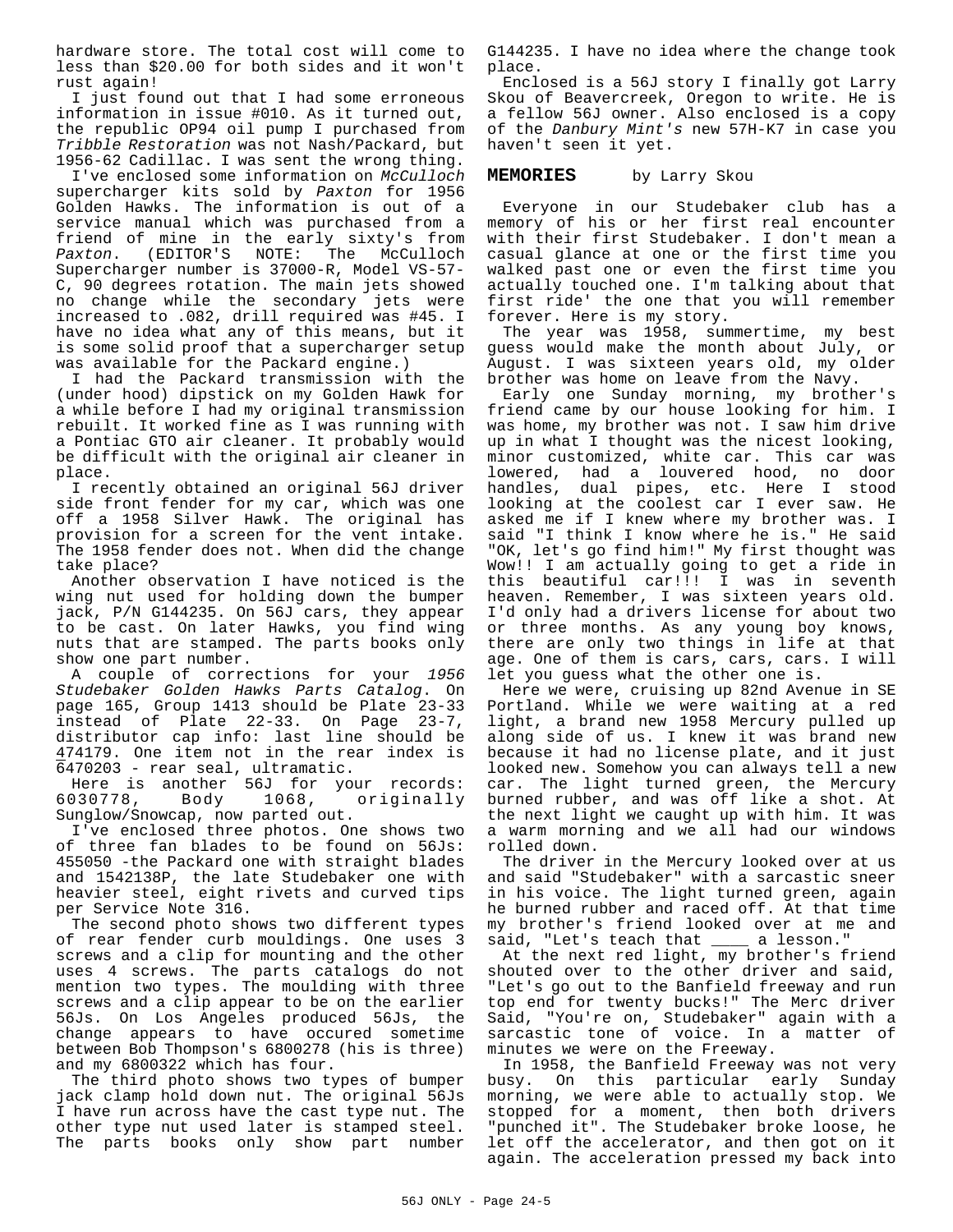the seat. I felt like I was riding in a rocket. I looked over at the speedometer. I could see the needle climbing rapidly. At 130 MPH he looked in the mirror. The Mercury was way behind us. About that time, the Mercury took an exit behind us and left the freeway. We took the next exit and circled back, but could not find the Mercury.

Until then I had never heard of or had known of a 1956 Studebaker Golden Hawk. That car left an unforgetable memory in my mind. Then and there I vowed that someday I would own a 1956 Studebaker Golden Hawk.

While my brother was home on leave that summer, his friend loaned the Hawk to him on numerous occasions. During this time I got to see and know the car quite well.

Not too long ago, I was talking to my brother and I asked him if he remembered that Golden Hawk. "Oh yeah!", he said, "I remember that car very well. That was one fast ride. It would really scoot!"

Later he gave me a picture of the Hawk, taken in our back yard with him sitting in it. The date on the photo is Oct. 58. In those days film would sometimes stay in our camera for months.

All these years, I have never forgotten that early morning ride in that 1956 Studebaker Golden Hawk.

#### **JIMMIE FACKLAM LENEXA KANSAS** March 17 - April 30, 1996

I have located here in Kansas City, a 352 Packard V-8 completely overhauled and ready to put in car. There are also available several completely overhauled Packard Ultramatic Transmissions.

He is asking \$2000.00 and exchange for the engine and \$1500.00 and exchange for the Ultramatics. This gentleman is a national officer in the Packard club and worked for years for the *Packard Motor Company*. He now has a machine where he works on Packards only.

These motors and transmissions are all painted and ready to be set in, including brass bushings in oil pumps. If anyone is interested, call *Bob Adler at 816-781-0029* or myself at 913-492-4533. Thought this might be of interest to someone with a 1956 Golden Hawk.

Since I last wrote to you, regarding my 1956 Golden Hawk which I bought in Waco, Texas last year, I have found all the missing parts needed including a very good running 352 V-8 engine.

I purchased another 56J, 6033206, Body 3791, engine K1890. I located this in the back of a small airport hangar in Lenexa. It has 4 new fenders on the car, and lots of NOS parts inside of the car in original packaging. The car has all the chrome and stainless side trim, original headliner in very good shape, also seats and door panels are in good condition.

The motor is the original 352 - 3 speed overdrive and runs good. The car is all black and looks like the original paint. Inside the car I also found the two original small V-8 emblems.

I am planning to "part" this car out as the floor boards are completely rusted out and the trunk floor is badly rusted.

(NOTE: See Jimmie's add in the Want Ads section.)

#### **GARY WILLOUGHBY PARIS, TENNESSEE** May 1, 1996

We have just returned from a motor trip in the Smokies which included the Dogwood Festival Studebaker meet.

Special honors this year were for the 56J on its 40th anniversary so we considered this a personal invitation. Surprisingly, we had the only '56 Golden Hawk there and were given a center show location under the canopy. We also received a nice plaque/trophy--just for showing up! Thanks to Rene and Bonita Harger for a good show.

Douglas Crall, who owns a California 56J, was at the meet. I gave him your name and address for reference in restoration.

I also got some pretty good prices from Bill Fennessey on grill badges and aluminum door sills. The man must have a soft spot for Golden Hawks.

I have been meaning to ask you for the exact front fender Studebaker script location. I found some old ones at the show for a dollar a piece. They buffed up pretty nice. Not wanting to drill any holes until sure of placement, double sided auto trim adhesive tape will suffice.

Well, another 800 miles on the clock and the "Ginny Hawk" ran like a top. New radial tires (215R's) on our stock 5-1/2" wheels really helped handling, ride and fuel mileage (new high of 22 MPG).

I have a couple of extra wheels if anyone needs them. They're not perfect, but my tire buster said they'll balance out all right.

Enclosed is money for valve cover decals and a club patch. Please let us know if this amount does not cover tax or other cost. We also have a new E911 address. Our route # has changed to a street address. Please change our mailing address to read: 735 JACKSON DRIVE rather than the Rt. 3 Box 116A address.

Have a good 56J 40th anniversary, Frank and all other members. Let's get 'em out there and show 'em off!

# GARY CAPWELL SALEM, OREGON

#### April 4, 1996

I've been so busy driving my old 56J that I find I'm behind on my letter writing and project record keeping. As per using a Packard style trans oil dip stick, I am using this on body #96. I used the pan and filler assembly that came on my series 56 Packard Ultramatic instead of finding an NOS Studebaker style pan assembly. The only clearance problem I found so far is that the passenger side firewall support is real close to the filler. I simply adjusted the tube (bent it) away from the support. When installed, the trans dipstick ends up pointing towards the front of the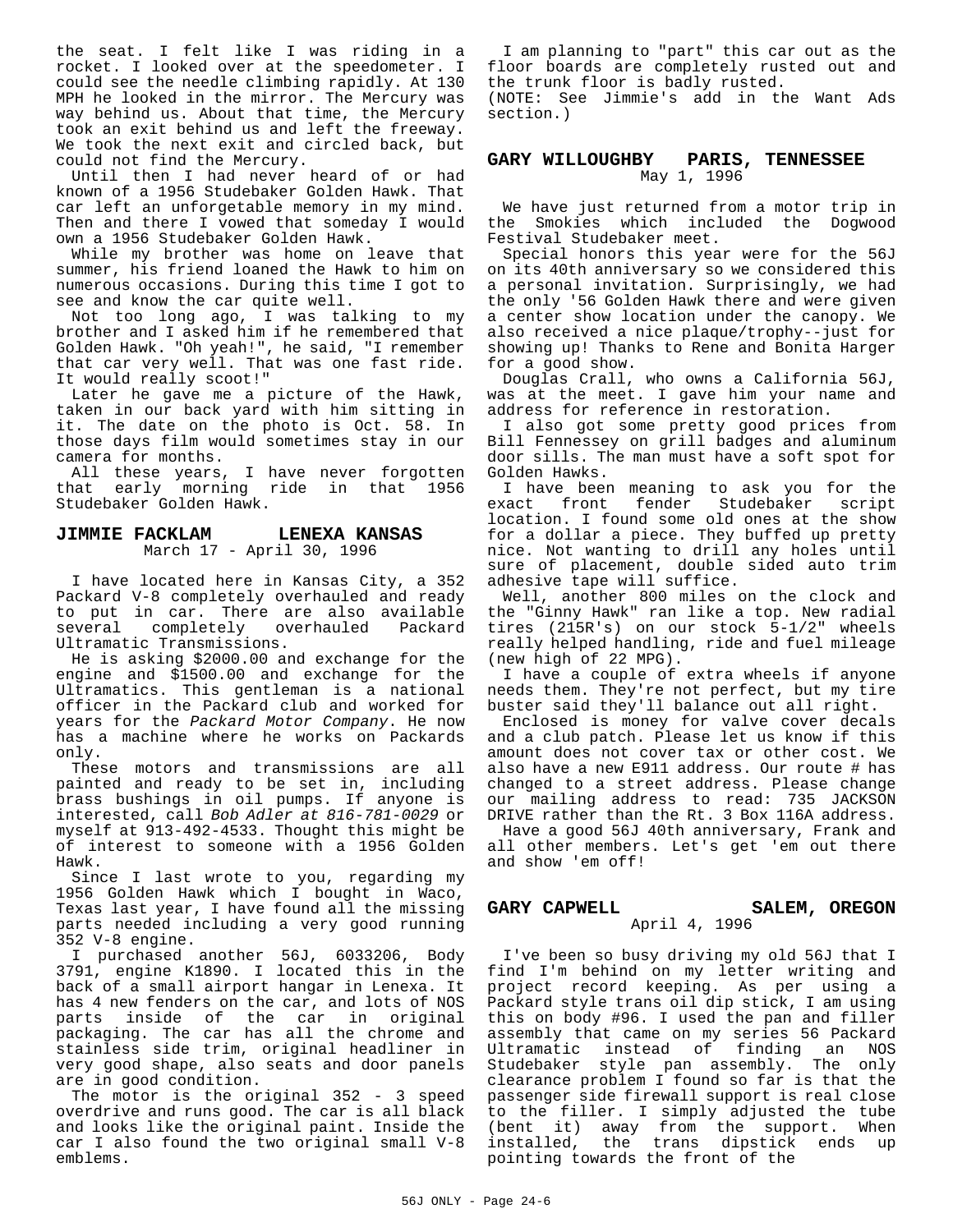engine just behind the oil dipstick at nearly the same level on the cylinder head, (the handles almost touch each other). This should clear the air cleaner assembly if the oil dipstick does. I should point out that my engine is a 1956 Packard 374 from a Packard 400 hardtop, and I have yet to receive my NOS air cleaner from *Packard Farm*. I have no idea if the 374's oil dipstick is the same as the original 56J one, and also I haven't figured out what the mounting bracket for the heavy end of the oil bath originally bolts to, or what it looks like. I do know that the heater and the stock exhaust does clear with no difficulty, and so does the stock trans cooling lines. I personally feel that the original under the hump 56J trans dipstick was not a great idea, and plan on keeping this arrangement in my car even if I need to modify the air cleaner mounting location slightly, although even if it is necessary to remove the air cleaner to check the trans fluid level its got to be better than giving the interior a bath in automatic transmission fluid when filling it!

We have logged about 400 miles on old #96, with its old cracked and checked 710 x 15 tube tires, just to drive it. Its new tires aren't here yet! The engine, trans, power steering, power brakes, radio, and clock all work great. The only oil leaks are from the rear end front seal, and a loose side cover on the steering gearbox. It has lots of<br>rattles as it needs all new weather rattles as it needs all new stripping, and its door panels haven't been installed. "Gotta" paint it all first!" I'm thinking about replacing the rear end as it is 331 to 1, instead of the original 307 to 1. But boy will it go with this slightly lower gear ratio! Although I don't really think the engine would care if it got 290's stuck behind it!

#### **RICHARD KAUFMANN TUCSON, ARIZONA** May 9, 1996

Enclosed is info on my 56J. Out of shop doing new brakes, hoses, cooling, tune up, etc. Now just want to paint/show. Going all Sunglow Gold - always wanted a 56J all gold hope it doesn't look too severe.

Runs good - some engine rumble - may need new mounts. Car was in storage for 21 years in Tucson. Was part of Quinsler estate. I was lucky to get it. Starting to make contact with *SDC* people to get help in doing it right.

Inside was completely redone about 25 years ago in gold. Not a crack in it but wonder if it will hold up seeing daylight again. Loved your newsletters - great help.

Also got a 1948 Lincont Contenental Convertible and a 1940 Plymouth Pick-up. Both now in storage and looking more forward to the 56J running.

Planning on visiting *SDC* show in California for only a day - July 17/18? Like to meet you there if you go. May even have the 56J showable if you drive through Tucson. The parts book was great.

#### **DOUGLAS TJAPKES SPRING LAKE, MICHIGAN** May 9, 1996

(**NOTE**: *Doug is the new media relations director for the Studebaker Drivers Club. He would like pictures of Studebakers for use in his publicity items. The address is 18569 Pawnee Dr., Spring Lake Michigan 49456 or fax 616-846-7110 for more information.)*

Thanks for your letter of April 29 and for the beautiful picture. It will be put to good use. If you have any duplicates of other pictures of 1956 Golden Hawks, I wouldn't mind having more on file. This is the perfect kind of picture to send out with a news release. I'll be happy to give credit to owners and/or photographers if you wish.

# **HERE WE GROW AGAIN**

Please update your rosters as we welcome the following members. (NOTE: Due to our infrequent printing schedule, I have lost contact with several members who have moved and their post office forwarding order has expired. If you move, please remember me when you send out your change of address forms.)

- 227 Owen Wood 66 Margaret St. Plattsburgh, New York 12901
- 228 Gordon Drewe Box 2833 Huntsville, Ontario P1H 2G3 705-789-7501
- 229 Ron Mooney 5901 E. Waverly Tucson, Arizona 85712 520-298-3109
- 230 Robert C. Krutsch, D.D.S. 50 Grand Street Coldwater, Michigan 49036
- 231 Richard Kaufmann 6050 W. El Camino Del Cerro Tucson, Arizona 85745 520-743-7744
- 232 Andrew Hamilton 9910 White Church Road<br>205-648-7172 905-648-7172 Mount Hope, Ontario
- 233 Vito Paolantonio 12 Jackson St. Long Branch, New Jersey 908-870-6821

# *WHEEL ESTATE FOR SALE*

Due to our infrequent printing schedule, many ads may be quite old. The only way I know if an item is bought or sold is if one of the parties reports the transaction.

**1956 Golden Hawk**, usual floor rust, complete and new fenders installed \$2100. 1953 Starlight Coupe Commander, no rust, complete, \$1100. Lawrence Stewart, P.O. Box 25, Hartford Iowa 50118-0025, 515-989-7234.

**1956 Golden Hawk**, paint stripped and I'm rebuilding the 352 engine, complete car with very little rust, major frame components are all very solid. Also have another engine and transmission to sell with the car. Needs new interior, exhaust and brakes. Ken Jacobson,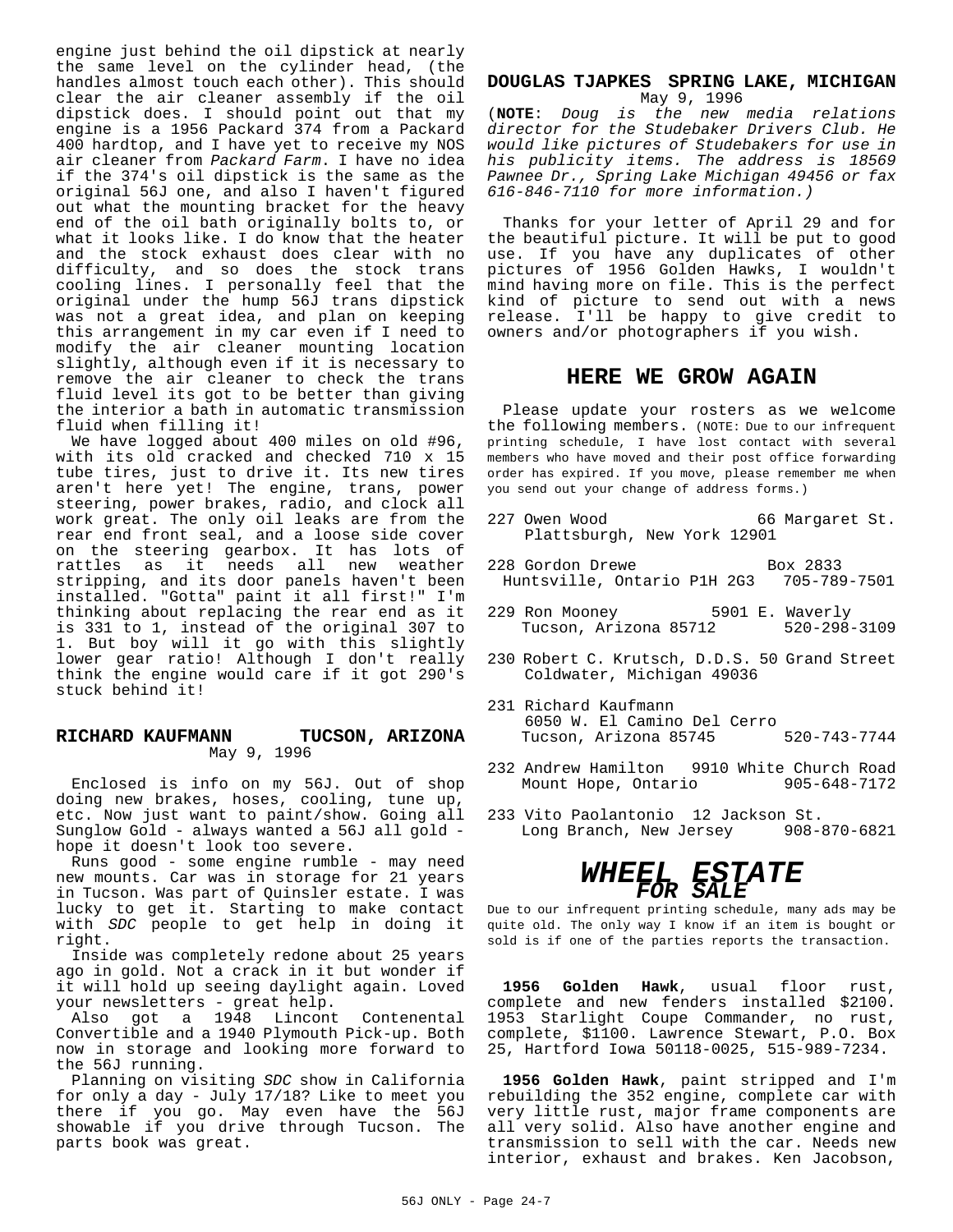22310 Applewood Lane, South Bend Indiana 46628, 219-631-6103.

**1956 Golden Hawk**, Jade Green/White, 352 engine, 3 speed/OD, Original interior (fair), wire caps, condition 3 (a 20 footer) Ron Johnson, 2625 Skokie Dr, Rockford Illinois 61108.

**1956 Golden Hawk**, Mocha/Doeskin, Ann Flynn, 6920 SE Clackamus Rd, Milwaukie Oregon 97222, 503-659-8372.

**1956 Golden Hawk**; serial #6031413, tinted glass, automatic, PS, PB, backup lights, seat belts, an air conditioner installed in trunk with ducts in front of rear window; also a rare continental extension kit has been installed. This car is complete and original, nothing has been done to it. The car does need to be restored to be perfect or to whatever level of restoration you may desire. I am now taking bids. I will sell the car to the highest bidder over \$5500. Terrell Goodspeed, 3735 SE Military Dr., San Antonio TX 78223 or 210-337-2018, 210-337-6371.

**1956 GOLDEN HAWK**, 500 CID Cadillac V-8 with Turbo 400 transmission. Red/White exterior with red velour interior. \$8,500 OBO. Jim Horton, 506 Rosebud Lane, Neptune Beach Fl 32266, 904-354-5925 (work) 904-241-8752.

**1956 SKY HAWK** parts car with Golden Hawk fins and check mark moldings. Car is complete except for the engine. It has all glass and trim and has a 289' crank, \$300 or I will trade for any 1912-1914 era Flanders literature. Nick Uhl, Oak Hill Recycling Center, 131 So. U.S. #1, P.O. Box 439, Oak Hill, Florida 32759, 904-345-3049.

**352 ENGINE** and 3 speed stick overdrive and clutch all together. clutch and brake pedal, shift column all complete and ready to put in car, price \$1000.00. **2** sets of 56J steel plates that front motor mounts sit on, **2** middle frame crossovers (underneath middle of motor), **2** hood center grills (good condition), **several** new old stock tail light lenses \$25.00 each. **I** also have a clear good title, serial # and body plate off a 56J if anyone is looking for one. Jimmie Facklam, 12300 W. 100th Pl., Lenexa, Kansas 66215, 913-492-4533.

**1955 PACKARD ENGINE** complete including starter, generator, oil filter, power steering pump, distributor, intake & exhaust manifolds, 4 barrel carburetor and auto transmission. Missing both valve covers, \$350.00 or best offer. Also, complete set of interior stainless for Sky Hawk, best offer. Denver W. Berkebile, R.D. #2 Box 140, Cherry Tree Pa 15724.

**PARTS**: 1956 trunk lid good condition \$300, original gasket set for 352 engine \$35, rear bumper \$20, total \$355 plus shipping and packaging. James McKnight, 11810 W. 65th St., Sapulpa Oklahoma 74066, 918-227-2539.

Leather hood hold down belts. Save those hoods! Still \$25.00. Transmission dipstick gaskets, free with a SASE. Brent Hagen, 6220 S. E. 55th, Portland Oregon 97206-6800, 503- 771-0604

**NEW & USED** Studebaker & Packard parts. Mechanical, electrical, & trim. Large stock of Packard engine/transmission parts. Stephen Allen's Auto, 529 N. W. 58th Street, Gainesville, Florida 32607, 904-454-7200, 800-532-1236 (orders only please)

#### *WANTED*

Wanted: 1956 Golden Hawk, prefer one that is the Gold/White combination. Bob Lehman, 8940 Parkland Dr, El Paso, Texas 79925 Tel. 915-591-4020

Long time Studebaker owner wants a #1-2 rust free car 56J 3 speed/OD, prefer 374" Caribbean w/2-4 bbls. Pay a fair cash price and promise to give your pride and joy a good home and regular exercise. Jack Vines, 3227 East 28th Avenue, Spokane, Wa 99223, 509-535- 8610.

Wanted, 1956 Golden Hawk, send info with description and price to Richard Langlotz, 4384 Adrian Road, Cleveland, Ohio 44121, 216-382-1432.

Wanted, 1956 Golden Hawk, rust free original. Al Van Skaik, 2401 N. 35th St, Tampa Fl 33605, 813-247-6858, or 813-962-0054 (Fax).

Wanted: 3 speed shift linkage and clutch lever assembly, rear engine support, and underframe cross member. Dwayne Jacobson, 2933 Ellis St., Stevens Point Wisconsin 54481, 715-341-7671.

Wanted: front crossmember (1539366 member, engine rear support) or at least a cross reference to some other models that will fit, frame side bracket for the shift bellcrank for Ultramatic - (1539851 bracket,... outer support) and the bushing (426709), and retainer (433181), torque converter (6489485). Gary Capwell 698 Thompson Av. N.E., Salem, Oregon 97301, 503- 378-0161.

Wanted: clips for tachometer sending unit which hold the distributor cap to the base. Patrick Schafer, 7000 Signal, Philo, Ca 95466, 707-895-3722.

Wanted: New or good used shift indicator dial for ultramatic, part # 1539769. Robert Strait, 631 Susan Dr., Irwin, Pa. 15642, 412- 863-1087.

Wanted: Back-up lights, interior door panel stainless trim, right rear & left front wheel well trim pieces in excellent condition. Bill Ladroga, 60 Ft. Sumpter Dr., Holden, Ma 01520-2605, 508-829-9018.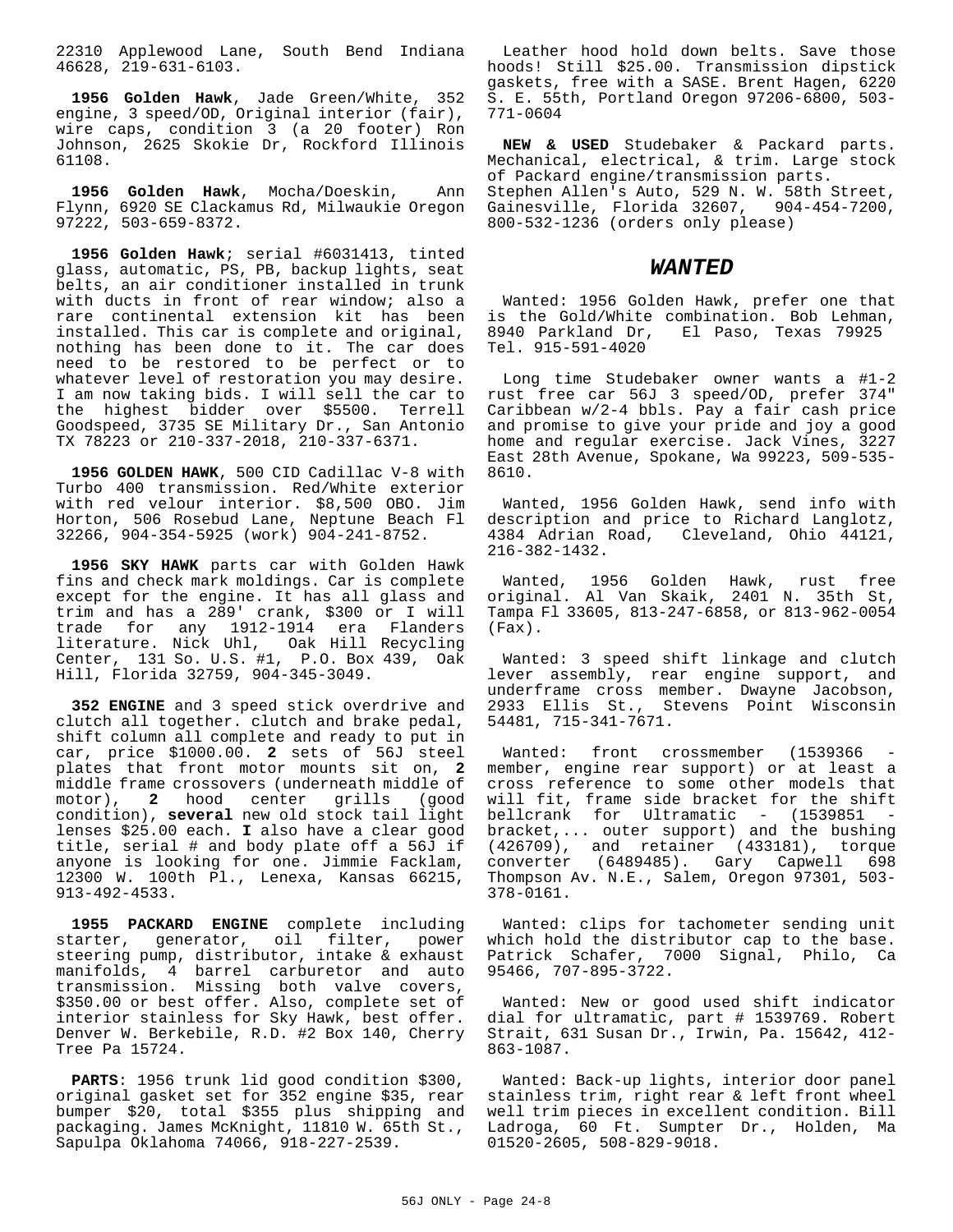| DATE TO SHIP                                          | DATE WRITTEN                                     | <b>SALES</b>                                     | <b>ITEM</b> | QUAN. | INST.           |                        |                                           |                                                           |
|-------------------------------------------------------|--------------------------------------------------|--------------------------------------------------|-------------|-------|-----------------|------------------------|-------------------------------------------|-----------------------------------------------------------|
|                                                       |                                                  | ORDER NO.                                        |             |       | <b>BOOK</b>     | LINE NO.               | <b>FACTORY</b><br><b>ORDER NO</b>         | SERIAL NO.                                                |
|                                                       |                                                  |                                                  |             |       |                 |                        |                                           | 680<br>603.                                               |
|                                                       |                                                  |                                                  |             |       |                 |                        |                                           |                                                           |
| DESTINATION                                           |                                                  |                                                  |             |       |                 | ZONE CODE              | <b>ENGINE NUMBER</b>                      |                                                           |
|                                                       |                                                  |                                                  |             |       |                 |                        |                                           |                                                           |
| SHIP VIA                                              |                                                  |                                                  |             |       |                 |                        | <b>BODY NUMBER</b>                        |                                                           |
|                                                       |                                                  |                                                  |             |       |                 |                        |                                           |                                                           |
|                                                       | DESCRIPTION OF UNIT AND EQUIPMENT                |                                                  |             |       |                 |                        | IGN. KEY NUMBER                           |                                                           |
|                                                       |                                                  |                                                  |             |       |                 |                        | TRUNK KEY NUMBER                          |                                                           |
|                                                       |                                                  |                                                  |             |       |                 |                        |                                           |                                                           |
|                                                       |                                                  |                                                  |             |       |                 |                        | FINAL ASSY. DATE                          |                                                           |
|                                                       |                                                  |                                                  |             |       |                 |                        |                                           |                                                           |
|                                                       |                                                  |                                                  |             |       |                 |                        | DATE SHIPPED                              |                                                           |
|                                                       |                                                  |                                                  |             |       |                 |                        |                                           |                                                           |
|                                                       |                                                  |                                                  |             |       |                 |                        | <b>INVOICE NUMBER</b>                     |                                                           |
|                                                       |                                                  |                                                  |             |       |                 |                        | INSTRUCTIONS: Prepared by Car Order Dept. |                                                           |
|                                                       |                                                  |                                                  |             |       |                 |                        | distribute as required                    |                                                           |
|                                                       |                                                  |                                                  |             |       |                 |                        |                                           |                                                           |
|                                                       |                                                  |                                                  |             |       |                 |                        |                                           |                                                           |
|                                                       |                                                  |                                                  |             |       |                 |                        |                                           |                                                           |
| NOTES:                                                |                                                  |                                                  |             |       |                 |                        |                                           |                                                           |
|                                                       |                                                  |                                                  |             |       |                 |                        |                                           |                                                           |
|                                                       |                                                  |                                                  |             |       |                 |                        |                                           |                                                           |
|                                                       |                                                  |                                                  |             |       |                 |                        |                                           |                                                           |
|                                                       |                                                  |                                                  |             |       |                 |                        |                                           |                                                           |
| PAINT (P56XX)                                         |                                                  |                                                  |             |       |                 |                        |                                           |                                                           |
|                                                       |                                                  |                                                  |             |       |                 |                        |                                           |                                                           |
| TRIM                                                  |                                                  |                                                  |             |       |                 | POWER SEAT (18)        |                                           | POWER WINDOW (20)                                         |
|                                                       |                                                  |                                                  |             |       |                 |                        |                                           |                                                           |
|                                                       | TINTED GLASS (23) ______ POWER STEERING (35) ___ |                                                  |             |       |                 | POWER BRAKES (51)      |                                           |                                                           |
|                                                       |                                                  |                                                  |             |       |                 |                        |                                           |                                                           |
|                                                       | OVERDRIVE TRAN (27)                              |                                                  |             |       | ULTRA TRAN (28) |                        | $710 \times 15$ 4 WHT $(55)$              | DIR SIG $(61)$                                            |
|                                                       |                                                  |                                                  |             |       |                 |                        |                                           |                                                           |
| SPECIAL OPTIONS                                       |                                                  |                                                  |             |       |                 |                        |                                           |                                                           |
| AC-235                                                |                                                  |                                                  |             |       |                 |                        |                                           |                                                           |
| $AC-1855$ __                                          |                                                  | LOCKING FILLER CAP, GAS TANK                     |             |       |                 | $AC-2754$<br>$AC-2756$ | DEFLECTOR, OUTLET PIPE (incls. screw) C-K |                                                           |
| $AC-2028$ _                                           | MIRROR, VISOR VANITY                             |                                                  |             |       |                 |                        |                                           |                                                           |
|                                                       |                                                  |                                                  |             |       |                 |                        | CLOCK KIT, ELECTRIC (74)                  |                                                           |
|                                                       |                                                  | FRONT FENDER SPLASHGUARDS, PAIR                  |             |       |                 | $AC-2762$ __           | BACK-UP LAMP KIT - C-K-D (70)             |                                                           |
| AC-2029                                               | COVER, ACCELERATOR PEDAL                         |                                                  |             |       |                 | AC-2765                | SPOTLIGHT ASSEMBLY, LEFT                  |                                                           |
| $AC-2302$ _                                           |                                                  | SPEAKER KIT, REAR SEAT (USE AC-2777)             |             |       |                 | AC-2766                | SPOTLIGHT ASSEMBLY, RIGHT                 |                                                           |
| $AC-2334$ _                                           |                                                  | SWITCH KIT, BACK-UP LAMP-LHC (WITH ST, AND OD    |             |       |                 | AC-2767                |                                           | TRUNK AND UTILITY LIGHT EQUIPMENT (CORD, REEL,            |
|                                                       | LESS POWER STEERING)                             |                                                  |             |       |                 |                        | BRACKET, GROMMET, CABLES)                 |                                                           |
| AC-2340                                               |                                                  | MIRROR, STRAT-O-VUE OUTSIDE (RIGHT OR LEFT SIDE) |             |       |                 | $AC-2769$ _            |                                           | CLIMATIZER AND DEFROSTER KIT W/HEATING UNITS -            |
| AC-2354                                               |                                                  | <b>INTERIOR GLARE PROOF TILT MIRROR</b>          |             |       |                 |                        | C-K (USA) (60)                            |                                                           |
| AC-2366                                               | KLEENEX DISPENSER                                |                                                  |             |       |                 | AC-2774                | WASHER KIT, WINDSHIELD - LHC (71)         |                                                           |
| $AC-2367$ _                                           |                                                  | MAT, LEFT FRONT FLOOR CARPET - C-K - LHC         |             |       |                 | AC-2775                |                                           | ANTENNA KIT, REAR DUAL, EXTERNALLY CONTR. - C-K           |
| AC-2368                                               |                                                  | MAT, RIGHT FRONT FLOOR CARPET - C-K -LHC         |             |       |                 |                        | (68A)                                     |                                                           |
| AC-2425                                               |                                                  | CAP AND DISK, HUB (WIRE WHEEL) (63)              |             |       |                 | AC-2776                | KIT, PARKING BRAKE WARNING LIGHT          |                                                           |
| $AC-2444$ _                                           |                                                  | SWITCH KIT, BACK-UP LAMP-LHC (WITH ST, AND OD    |             |       |                 | AC-2777<br>AC-2780     | SPEAKER KIT, REAR SEAT (69)               |                                                           |
|                                                       | WITH POWER STEERING)                             |                                                  |             |       |                 |                        | WIRE WHEEL OVERLAY (PROTOTYPE)            |                                                           |
| AC-2495                                               |                                                  | RETAL LICENSE PLATE FRAME (PLASTIC WINDOW)       |             |       |                 | $AC-2787$ __           | <b>AUTO COMPASS</b>                       |                                                           |
| AC-2499                                               | WINDSHIELD WASHER                                |                                                  |             |       |                 | AC-2796                | COVER KIT, VALVE ROCKER ARM CHROME        |                                                           |
| $AC-2516$                                             | (CANADA)                                         | CLIMATITIZER AND DEFROSTER KIT W/HEATER - C-K    |             |       |                 | AC-2799                | CAP AND DISK, HUB (SPOKE TYPE) (81)       |                                                           |
| AC-2688                                               |                                                  |                                                  |             |       |                 | $AC-2810$ _            | GUARD, CHROME DOOR EDGE - SET OF 2 - C-K  |                                                           |
|                                                       |                                                  | ANTENNA KIT, INTERNALLY CONTROLLED (68)          |             |       |                 | AC-2836                |                                           |                                                           |
| $AC-2689$                                             |                                                  | ANTENNA KIT, FRONT EXTERNALLY CONTROLLED (67)    |             |       |                 | AC-2861                |                                           | MIRROR, REGAL OUTSIDE (FOR RIGHT OR LEFT SIDE)            |
| AC-2699                                               | DOOR HANDLE GUARDS, PAIR                         |                                                  |             |       |                 | SP-50023_              | CURB ALARM, PAIR                          |                                                           |
| AC-2701                                               |                                                  | DEFLECTOR, OUTLET PIPE, ROUND EXH DEFLECTOR      |             |       |                 | SP-50048               | DELUXE LICENSE PLATE FRAME                |                                                           |
| AC-2704                                               | <b>GAS DOOR GUARD</b>                            |                                                  |             |       |                 | SP-50049               | <b>BRAKE FLUID SAFETY RESERVOIR</b>       |                                                           |
| $AC-2728$ _                                           |                                                  | MIRROR, SUPER-VUE OUTSIDE (RIGHT OR LEFT SIDE)   |             |       |                 | SP-50055               | TRAFFIC LIGHT VIEWER                      |                                                           |
|                                                       | SPOTLIGHT-LEFT SIDE                              |                                                  |             |       |                 | SP-50060-65            | <b>FRONT SEAT BELT KIT (80)</b>           |                                                           |
| AC-2730<br>AC-2738                                    |                                                  | CAP AND DISK, HUB (FULL DISK) 15" EQUIP (62)     |             |       |                 | SP-50070-75            | REAR SEAT BELT KIT                        |                                                           |
|                                                       | LICENSE PLATE FRAME                              |                                                  |             |       |                 |                        |                                           | (GREY, GREEN, RED, BLUE, BROWN, BLACK)                    |
|                                                       |                                                  | RADIO, "STRATOLINE" AUTOMATIC TUNING - C-K (66)  |             |       |                 |                        | SAFETY PADDED SUNVISORS                   |                                                           |
|                                                       |                                                  | RADIO, "STARLINE" MANUAL TUNING - C-K (65)       |             |       |                 |                        | LC HEAD, 825 TO 1 CYL HEAD (ENGINE XH)    |                                                           |
| AC-2743<br>AC-2747<br>AC-2748<br>$AC-2750$<br>AC-2752 | LIGHT, COMPARTMENT - C-K                         | CIGAR LIGHTER COMPLETE (75)                      |             |       |                 |                        | DELUXE STEERING WHEEL<br>UNDER HOOD LIGHT | MIRROR, STARLINE OUTSIDE (FOR RIGHT OR LEFT SIDE)<br>(72) |

المنفار القاميسية لتعا

LC HEAD, 825 TO 1 CYL HEAD (ENGINE XH)  $\overline{\phantom{m}}$